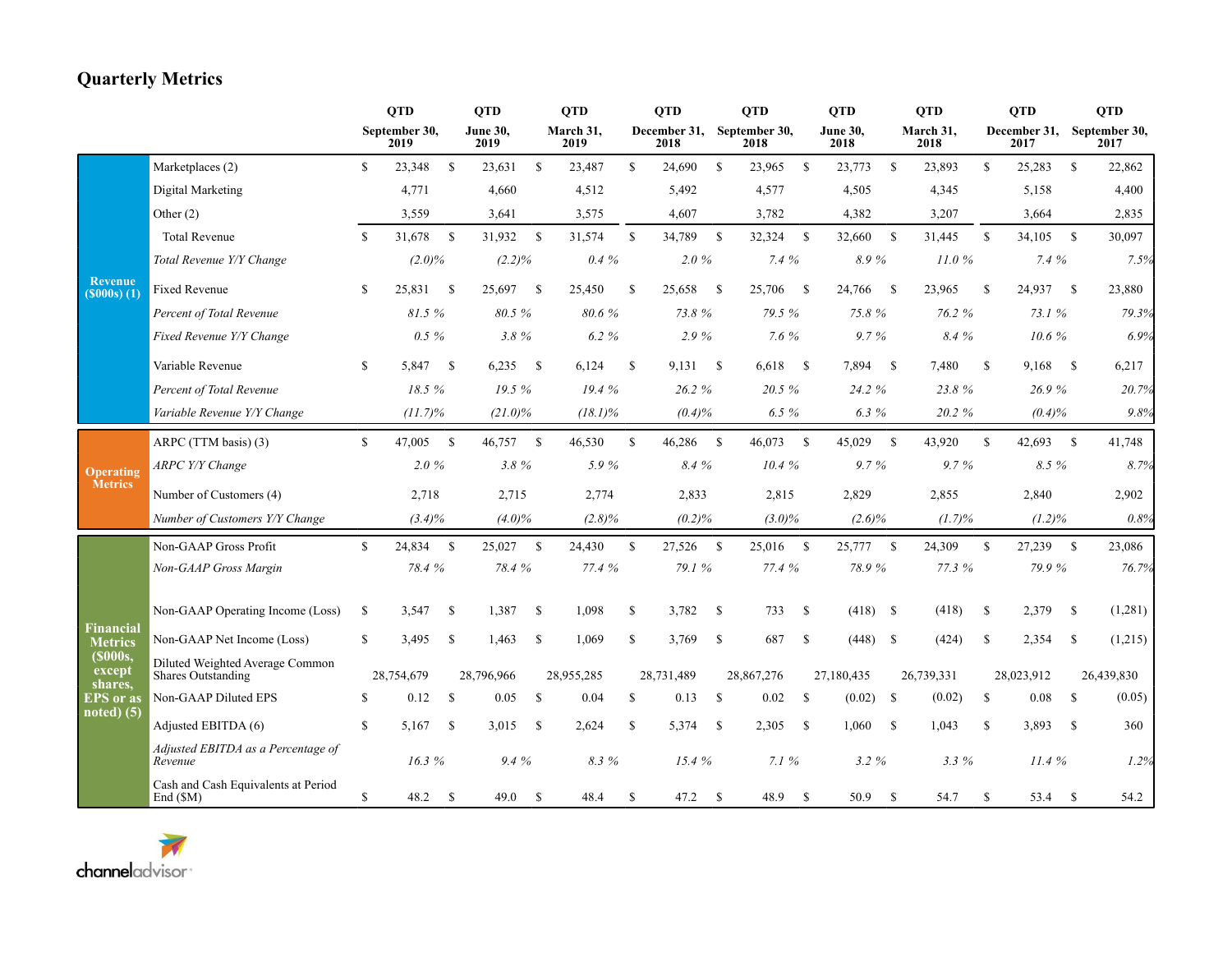(1) All revenue numbers are presented on a GAAP basis.

(2) Certain prior period amounts have been reclassified to conform to the current period presentation. These reclassifications had no impact on reported total revenue and/or reported income (loss) from operations or net income (loss) for the periods.

(3) Average revenue per customer (ARPC) is revenue for a particular period divided by the average monthly number of customers during the period, which is calculated by taking the sum of the number of customers at the end of each month in the period and dividing by the number of months in the period. For each quarter period, it is calculated on a trailing twelve-month basis.

(4) Number of customers for the period represents all customers who subscribe to at least one of the company's solutions, as well as strategic partners from which we receive revenue.

(5) Financial Metrics, except for weighted average common shares outstanding and cash and cash equivalents, are provided on a Non-GAAP basis. Non-GAAP measures exclude certain non-cash items such as stock-based compensation expense and other one-time items. For reconciliations of Non-GAAP to GAAP, see the subsequent pages of this document.

(6) Adjusted EBITDA is defined as net income (loss) plus or minus: income tax expense, interest (income) expense, net, depreciation and amortization, and stock-based compensation. For some periods, non-recurring costs such as severance and related costs have also been excluded.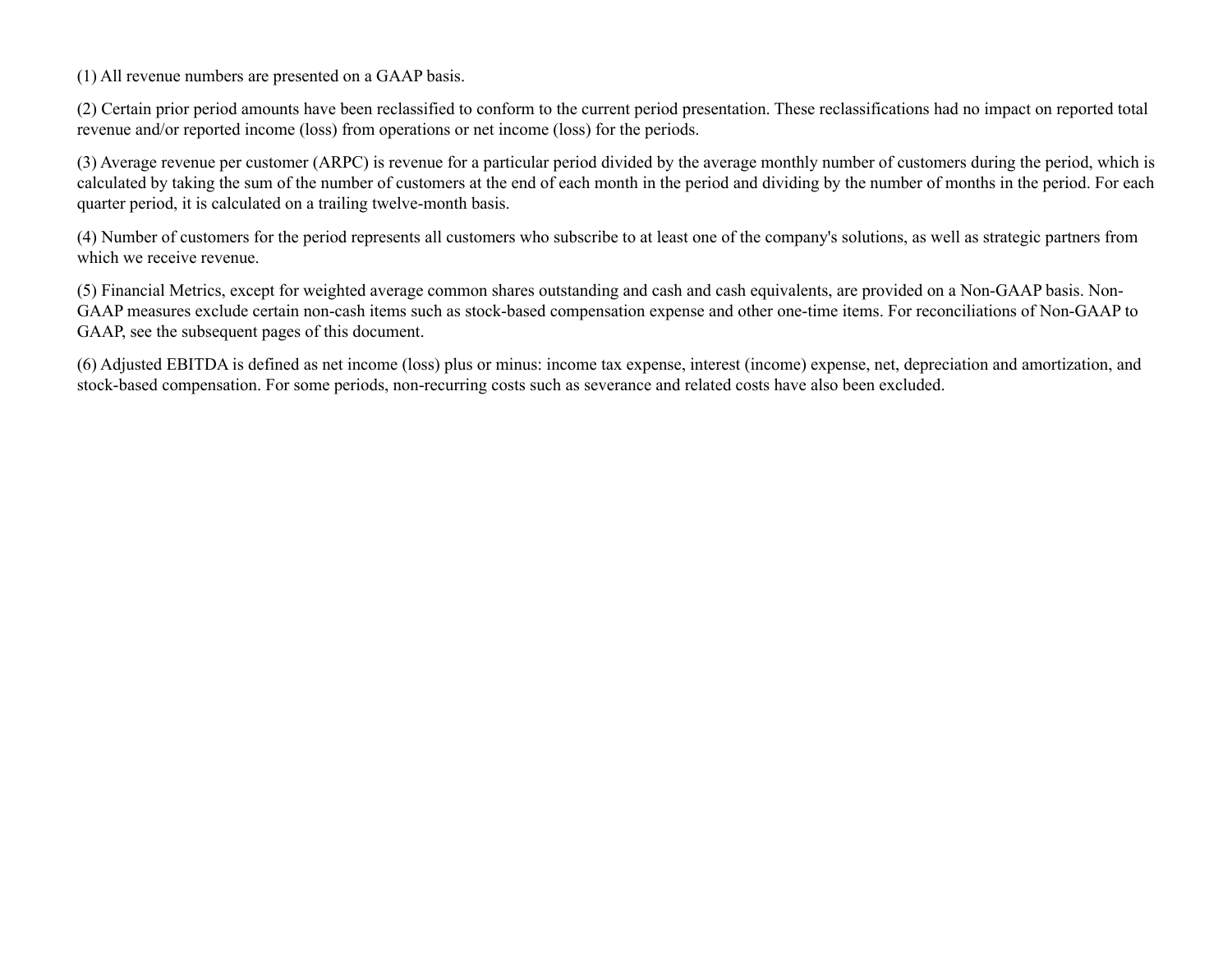| <b>GAAP Statement of Operations - Quarterly</b>                      |                           |                       |                         |                   |                    |                                    |                         |                   |                      |                       |  |  |  |
|----------------------------------------------------------------------|---------------------------|-----------------------|-------------------------|-------------------|--------------------|------------------------------------|-------------------------|-------------------|----------------------|-----------------------|--|--|--|
|                                                                      |                           | <b>QTD</b>            | <b>QTD</b>              | <b>OTD</b>        | <b>OTD</b>         | <b>OTD</b>                         | <b>OTD</b>              | <b>OTD</b>        | <b>OTD</b>           | <b>OTD</b>            |  |  |  |
| (unaudited)<br>(in thousands, except share and per<br>share amounts) |                           | September 30,<br>2019 | <b>June 30.</b><br>2019 | March 31,<br>2019 | 2018               | December 31, September 30,<br>2018 | <b>June 30,</b><br>2018 | March 31,<br>2018 | December 31,<br>2017 | September 30.<br>2017 |  |  |  |
| Revenue                                                              | $\mathbb{S}$              | 31,678 \$             | 31,932 \$               | 31,574 \$         | 34,789 \$          | 32,324 \$                          | 32,660 \$               | 31,445 \$         | $34,105$ \$          | 30,097                |  |  |  |
| Cost of revenue (2)                                                  |                           | 7,251                 | 7,096                   | 7,529             | 7,567              | 7,606                              | 6,975                   | 7,353             | 6,953                | 7,309                 |  |  |  |
| Gross profit                                                         |                           | 24,427                | 24,836                  | 24,045            | 27,222             | 24,718                             | 25,685                  | 24,092            | 27,152               | 22,788                |  |  |  |
| Operating expenses:                                                  |                           |                       |                         |                   |                    |                                    |                         |                   |                      |                       |  |  |  |
| Sales and marketing (2)                                              |                           | 12,403                | 14,092                  | 14,313            | 14,295             | 14,921                             | 15,974                  | 14,890            | 15,350               | 14,805                |  |  |  |
| Research and development                                             |                           | 4,803                 | 5,025                   | 5,333             | 5,370              | 5,350                              | 5,737                   | 5,902             | 5,990                | 5,760                 |  |  |  |
| General and administrative                                           |                           | 5,440                 | 7,133                   | 6,699             | 6,937              | 6,688                              | 6,708                   | 6,451             | 6,248                | 6,344                 |  |  |  |
| Total operating expenses                                             |                           | 22,646                | 26,250                  | 26,345            | 26,602             | 26,959                             | 28,419                  | 27,243            | 27,588               | 26,909                |  |  |  |
| Income (loss) from operations                                        |                           | 1,781                 | (1, 414)                | (2,300)           | 620                | (2,241)                            | (2,734)                 | (3,151)           | (436)                | (4, 121)              |  |  |  |
| Other income (expense):                                              |                           |                       |                         |                   |                    |                                    |                         |                   |                      |                       |  |  |  |
| Interest income (expense), net                                       |                           | 205                   | 211                     | 183               | 159                | 120                                | 106                     | 125               | 73                   | 67                    |  |  |  |
| Other income (expense), net                                          |                           | (44)                  | 32                      | (20)              | $\overline{7}$     | 22                                 | (1)                     | (19)              | (23)                 | 36                    |  |  |  |
| Total other income (expense)                                         |                           | 161                   | $\overline{243}$        | $\overline{163}$  | 166                | 142                                | 105                     | 106               | 50                   | 103                   |  |  |  |
| Income (loss) before income taxes                                    |                           | 1,942                 | (1,171)                 | (2, 137)          | 786                | (2,099)                            | (2,629)                 | (3,045)           | (386)                | (4,018)               |  |  |  |
| Income tax expense                                                   |                           | 213                   | 167                     | 192               | 179                | 188                                | 135                     | 112               | 75                   | 37                    |  |  |  |
| Net income (loss)                                                    | \$                        | $1,729$ \$            | $(1,338)$ \$            | $(2,329)$ \$      | 607 \$             | $(2,287)$ \$                       | $(2,764)$ \$            | $(3,157)$ \$      | $(461)$ \$           | (4,055)               |  |  |  |
| Net income (loss) per share:                                         |                           |                       |                         |                   |                    |                                    |                         |                   |                      |                       |  |  |  |
| Basic                                                                | $\mathbb{S}$              | 0.06 S                | $(0.05)$ \$             | $(0.08)$ \$       | $0.02 \text{ }$ \$ | $(0.08)$ \$                        | $(0.10)$ \$             | $(0.12)$ \$       | $(0.02)$ \$          | (0.15)                |  |  |  |
| Diluted                                                              | $\mathbf{\hat{S}}$        | $0.06$ \$             | $(0.05)$ \$             | $(0.08)$ \$       | $0.02 \text{ }$ \$ | $(0.08)$ \$                        | $(0.10)$ \$             | $(0.12)$ \$       | $(0.02)$ \$          | (0.15)                |  |  |  |
| Weighted average common shares outstanding:                          |                           |                       |                         |                   |                    |                                    |                         |                   |                      |                       |  |  |  |
| Basic                                                                |                           | 28,049,199            | 27,925,728              | 27,493,049        | 27,330,983         | 27,294,134                         | 27,180,435              | 26,739,331        | 26,583,657           | 26,439,830            |  |  |  |
| Diluted                                                              |                           | 28,754,679            | 27,925,728              | 27,493,049        | 28,731,489         | 27,294,134                         | 27,180,435              | 26,739,331        | 26,583,657           | 26,439,830            |  |  |  |
| Stock-based compensation by expense category is as follows:          |                           |                       |                         |                   |                    |                                    |                         |                   |                      |                       |  |  |  |
| Cost of revenue (2)                                                  | $\mathsf{\$}$             | 169S                  | 191S                    | 385 \$            | 304 \$             | 298 \$                             | 92 \$                   | 217S              | 87 \$                | 298                   |  |  |  |
| Sales and marketing (2)                                              |                           |                       | 737                     | 1,036             | 661                | 1,003                              | 728                     | 752               | 978                  | 931                   |  |  |  |
| Research and development                                             |                           | 454                   | 512                     | 730               | 567                | 581                                | 355                     | 649               | 601                  | 588                   |  |  |  |
| General and administrative                                           |                           | 178                   | 1,361                   | 1,247             | 1,043              | 1,092                              | 1,141                   | 1,115             | 1,149                | 1,023                 |  |  |  |
| Total stock-based compensation                                       | $\mathcal{S}$             | 801S                  | $2,801$ \$              | 3,398 \$          | $2,575$ \$         | $2,974$ \$                         | 2,316 \$                | $2,733$ \$        | 2,815 \$             | 2,840                 |  |  |  |
| Depreciation and amortization by expense category is as follows:     |                           |                       |                         |                   |                    |                                    |                         |                   |                      |                       |  |  |  |
| Cost of revenue (2)                                                  | $\mathbb{S}$              | $1,046$ \$            | 978 \$                  | 923 \$            | 939 \$             | 919 \$                             | 875 \$                  | 877 \$            | 920 \$               | 949                   |  |  |  |
| Sales and marketing (2)                                              |                           | 205                   | 196                     | 206               | 226                | 224                                | 214                     | 220               | 227                  | 267                   |  |  |  |
| Research and development                                             |                           | 94                    | 93                      | 90                | 91                 | 92                                 | 90                      | 98                | 100                  | 102                   |  |  |  |
| General and administrative                                           |                           | 319                   | 329                     | 327               | 329                | 315                                | 300                     | 285               | 290                  | 287                   |  |  |  |
| Total depreciation and<br>amortization                               | $\boldsymbol{\mathsf{S}}$ | $1,664$ \$            | 1,596 \$                | 1,546 \$          | 1,585 \$           | $1,550$ \$                         | 1,479 \$                | 1,480 \$          | $1,537$ \$           | 1,605                 |  |  |  |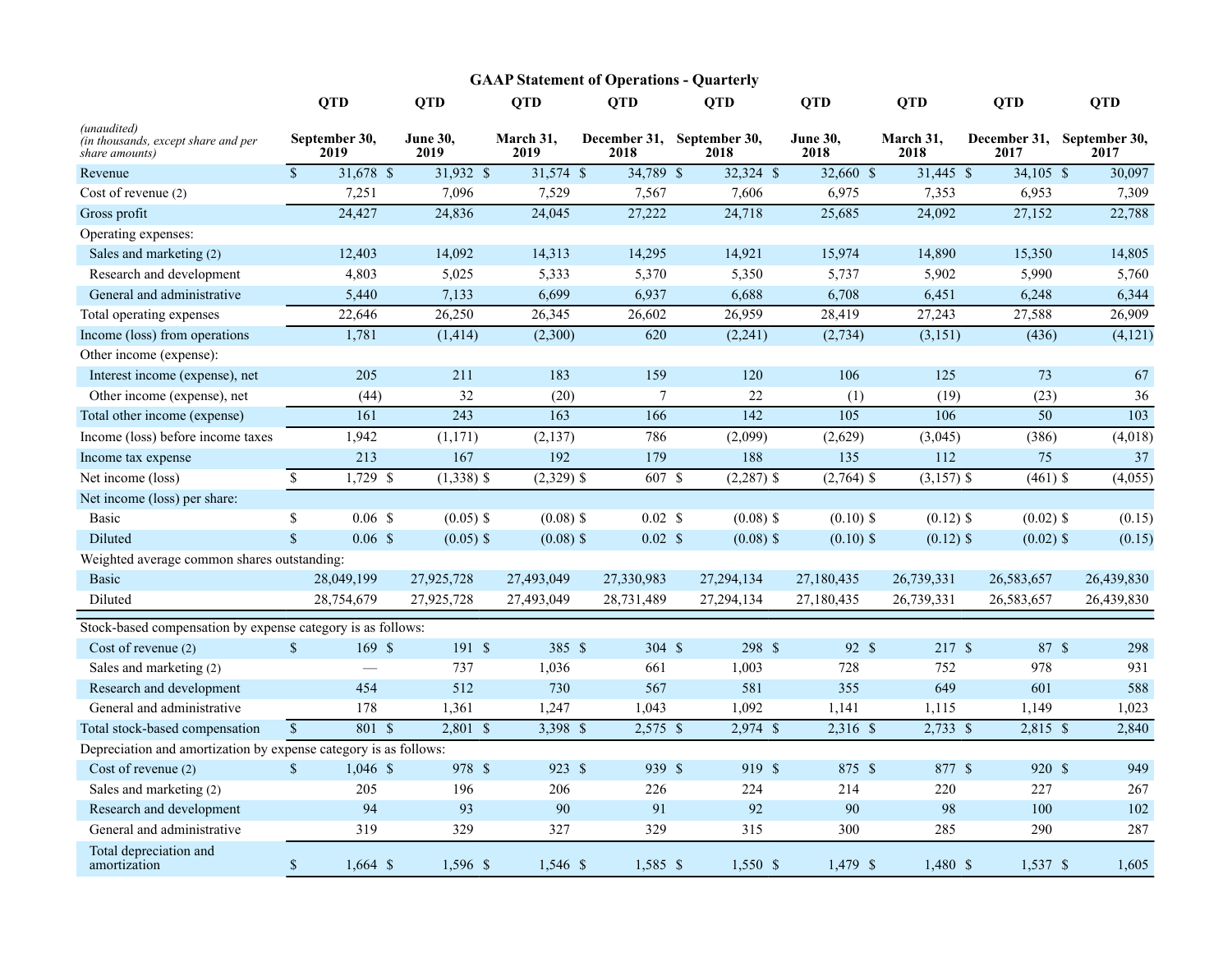|                                   |              | <b>QTD</b>            | <b>QTD</b>              | <b>QTD</b>        | <b>QTD</b>           | <b>QTD</b>            | <b>QTD</b>              | <b>QTD</b>        | <b>QTD</b>           | <b>QTD</b>            |
|-----------------------------------|--------------|-----------------------|-------------------------|-------------------|----------------------|-----------------------|-------------------------|-------------------|----------------------|-----------------------|
| (unaudited)<br>(in thousands)     |              | September 30,<br>2019 | <b>June 30,</b><br>2019 | March 31,<br>2019 | December 31,<br>2018 | September 30,<br>2018 | <b>June 30,</b><br>2018 | March 31,<br>2018 | December 31,<br>2017 | September 30,<br>2017 |
| Revenue                           | $\mathbb{S}$ | 31,678 \$             | 31,932 \$               | 31,574 \$         | 34,789 \$            | 32,324 \$             | 32,660 \$               | 31,445 \$         | 34,105 \$            | 30,097                |
| Cost of revenue (2)               |              | 6,844                 | 6,905                   | 7,144             | 7,263                | 7,308                 | 6,883                   | 7,136             | 6,866                | 7,011                 |
| Gross profit                      |              | 24,834                | 25,027                  | 24,430            | 27,526               | 25,016                | 25,777                  | 24,309            | 27,239               | 23,086                |
| Operating expenses:               |              |                       |                         |                   |                      |                       |                         |                   |                      |                       |
| Sales and marketing (2)           |              | 12,033                | 13,355                  | 13,277            | 13,634               | 13,918                | 15,246                  | 14,138            | 14,372               | 13,874                |
| Research and development          |              | 4,207                 | 4,513                   | 4,603             | 4,803                | 4,769                 | 5,382                   | 5,253             | 5,389                | 5,172                 |
| General and administrative        |              | 5,047                 | 5,772                   | 5,452             | 5,307                | 5,596                 | 5,567                   | 5,336             | 5,099                | 5,321                 |
| Total operating expenses          |              | 21,287                | 23,640                  | 23,332            | 23,744               | 24,283                | 26,195                  | 24,727            | 24,860               | 24,367                |
| Income (loss) from operations     |              | 3,547                 | 1,387                   | 1,098             | 3,782                | 733                   | (418)                   | (418)             | 2,379                | (1,281)               |
| Other income (expense):           |              |                       |                         |                   |                      |                       |                         |                   |                      |                       |
| Interest income (expense), net    |              | 205                   | 211                     | 183               | 159                  | 120                   | 106                     | 125               | 73                   | 67                    |
| Other income (expense), net       |              | (44)                  | 32                      | (20)              |                      | 22                    | (1)                     | (19)              | (23)                 | 36                    |
| Total other income (expense)      |              | 161                   | 243                     | 163               | 166                  | 142                   | 105                     | 106               | 50                   | 103                   |
| Income (loss) before income taxes |              | 3,708                 | 1,630                   | 1,261             | 3,948                | 875                   | (313)                   | (312)             | 2,429                | (1, 178)              |
| Income tax expense                |              | 213                   | 167                     | 192               | 179                  | 188                   | 135                     | 112               | 75                   | 37                    |
| Net income (loss)                 | \$           | 3,495 \$              | $1,463$ \$              | $1,069$ \$        | 3,769 \$             | 687 \$                | $(448)$ \$              | $(424)$ \$        | 2,354 \$             | (1,215)               |

## **Non-GAAP Statement of Operations - Quarterly (see Non-GAAP reconciliation on following page)**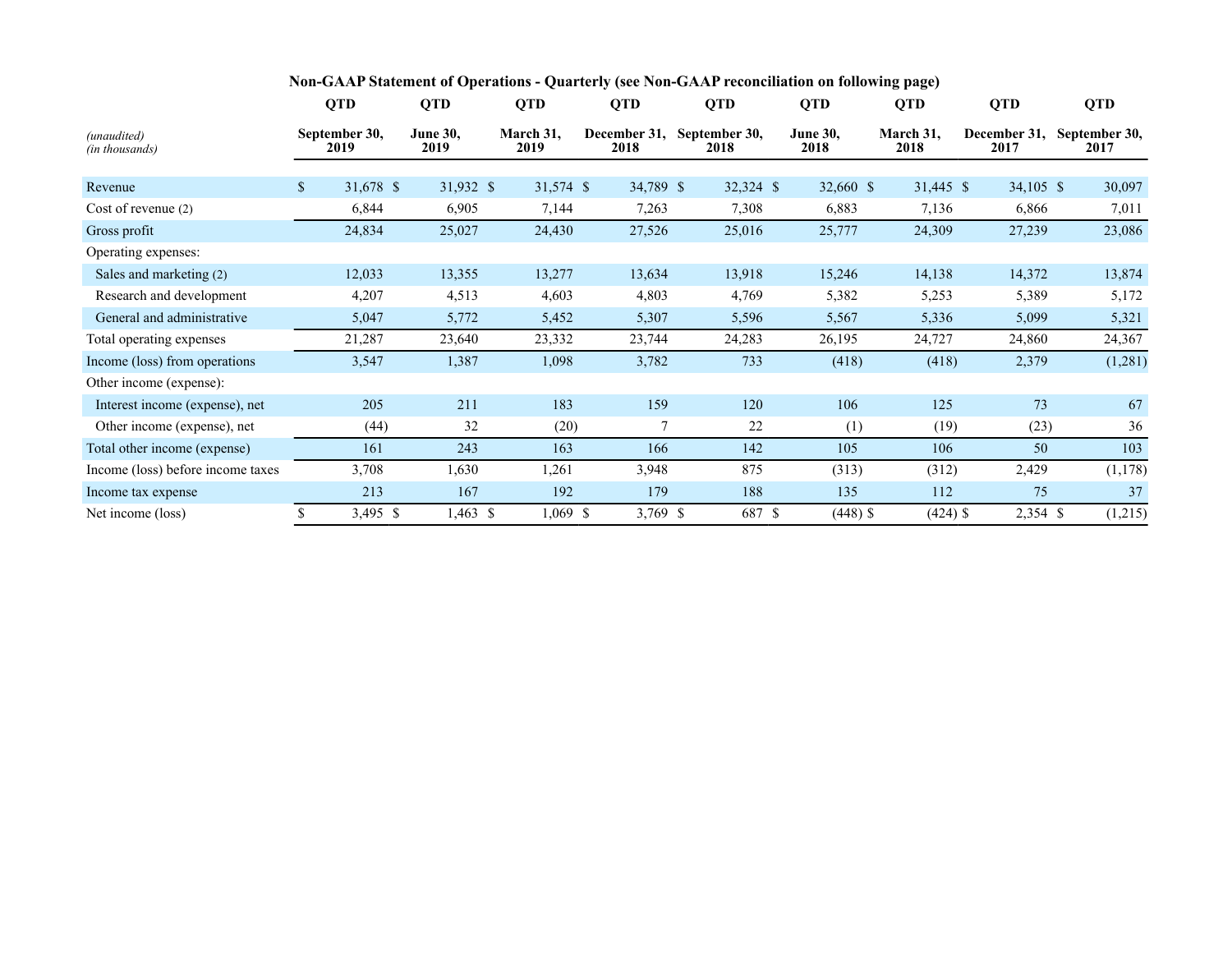|                                                                     | <b>GAAP to Non-GAAP Reconciliation - Quarterly</b> |                       |                         |                   |  |                                    |  |              |                         |                   |                                    |            |            |
|---------------------------------------------------------------------|----------------------------------------------------|-----------------------|-------------------------|-------------------|--|------------------------------------|--|--------------|-------------------------|-------------------|------------------------------------|------------|------------|
|                                                                     |                                                    | <b>QTD</b>            | <b>QTD</b>              | <b>QTD</b>        |  | <b>QTD</b>                         |  | <b>QTD</b>   | <b>QTD</b>              | <b>QTD</b>        | <b>QTD</b>                         |            | <b>QTD</b> |
| (unaudited)<br>(in thousands)                                       |                                                    | September 30,<br>2019 | <b>June 30,</b><br>2019 | March 31,<br>2019 |  | December 31, September 30,<br>2018 |  | 2018         | <b>June 30,</b><br>2018 | March 31,<br>2018 | December 31, September 30,<br>2017 |            | 2017       |
| <b>GAAP Gross profit as reported</b>                                | $\mathbb{S}$                                       | 24,427 \$             | 24,836 \$               | 24,045 \$         |  | 27,222 \$                          |  | 24,718 \$    | 25,685 \$               | 24,092 \$         | 27,152 \$                          |            | 22,788     |
| Add: Stock-based compensation -<br>Cost of revenue (2)              |                                                    | 169                   | 191                     | 385               |  | 304                                |  | 298          | 92                      | 217               | 87                                 |            | 298        |
| Add: Non-recurring severance and<br>related costs - Cost of revenue |                                                    | 238                   |                         |                   |  |                                    |  |              |                         |                   |                                    |            |            |
| <b>Non-GAAP Gross profit</b>                                        | \$                                                 | 24,834 \$             | 25,027 \$               | 24,430 \$         |  | 27,526 \$                          |  | 25,016 \$    | 25,777 \$               | 24,309 \$         | 27,239 \$                          |            | 23,086     |
| <b>GAAP Income (loss) from</b><br>operations as reported            | $\mathbb{S}$                                       | 1,781 \$              | $(1,414)$ \$            | $(2,300)$ \$      |  | 620 \$                             |  | $(2,241)$ \$ | $(2,734)$ \$            | $(3,151)$ \$      |                                    | $(436)$ \$ | (4, 121)   |
| Add: Stock-based compensation -<br>Cost of revenue (2)              |                                                    | 169                   | 191                     | 385               |  | 304                                |  | 298          | 92                      | 217               | 87                                 |            | 298        |
| Add: Stock-based compensation -<br>S&M(2)                           |                                                    |                       | 737                     | 1,036             |  | 661                                |  | 1,003        | 728                     | 752               | 978                                |            | 931        |
| Add: Stock-based compensation -<br>R&D                              |                                                    | 454                   | 512                     | 730               |  | 567                                |  | 581          | 355                     | 649               | 601                                |            | 588        |
| Add: Stock-based compensation -<br>G&A                              |                                                    | 178                   | 1,361                   | 1,247             |  | 1,043                              |  | 1,092        | 1,141                   | 1,115             | 1,149                              |            | 1,023      |
| Add: Non-recurring severance and<br>related costs - Cost of revenue |                                                    | 238                   |                         |                   |  |                                    |  |              |                         |                   |                                    |            |            |
| Add: Non-recurring severance and<br>related costs - S&M             |                                                    | 370                   |                         |                   |  |                                    |  |              |                         |                   |                                    |            |            |
| Add: Non-recurring severance and<br>related costs - $R&D$           |                                                    | 142                   |                         |                   |  |                                    |  |              |                         |                   |                                    |            |            |
| Add: Non-recurring severance and<br>related costs - G&A             |                                                    | 215                   |                         |                   |  | 587                                |  |              |                         |                   |                                    |            |            |
| <b>Non-GAAP Income (loss) from</b><br>operations                    | \$                                                 | 3,547 \$              | 1,387 \$                | 1,098 \$          |  | 3,782 \$                           |  | 733 \$       | $(418)$ \$              | $(418)$ \$        | 2,379 \$                           |            | (1,281)    |